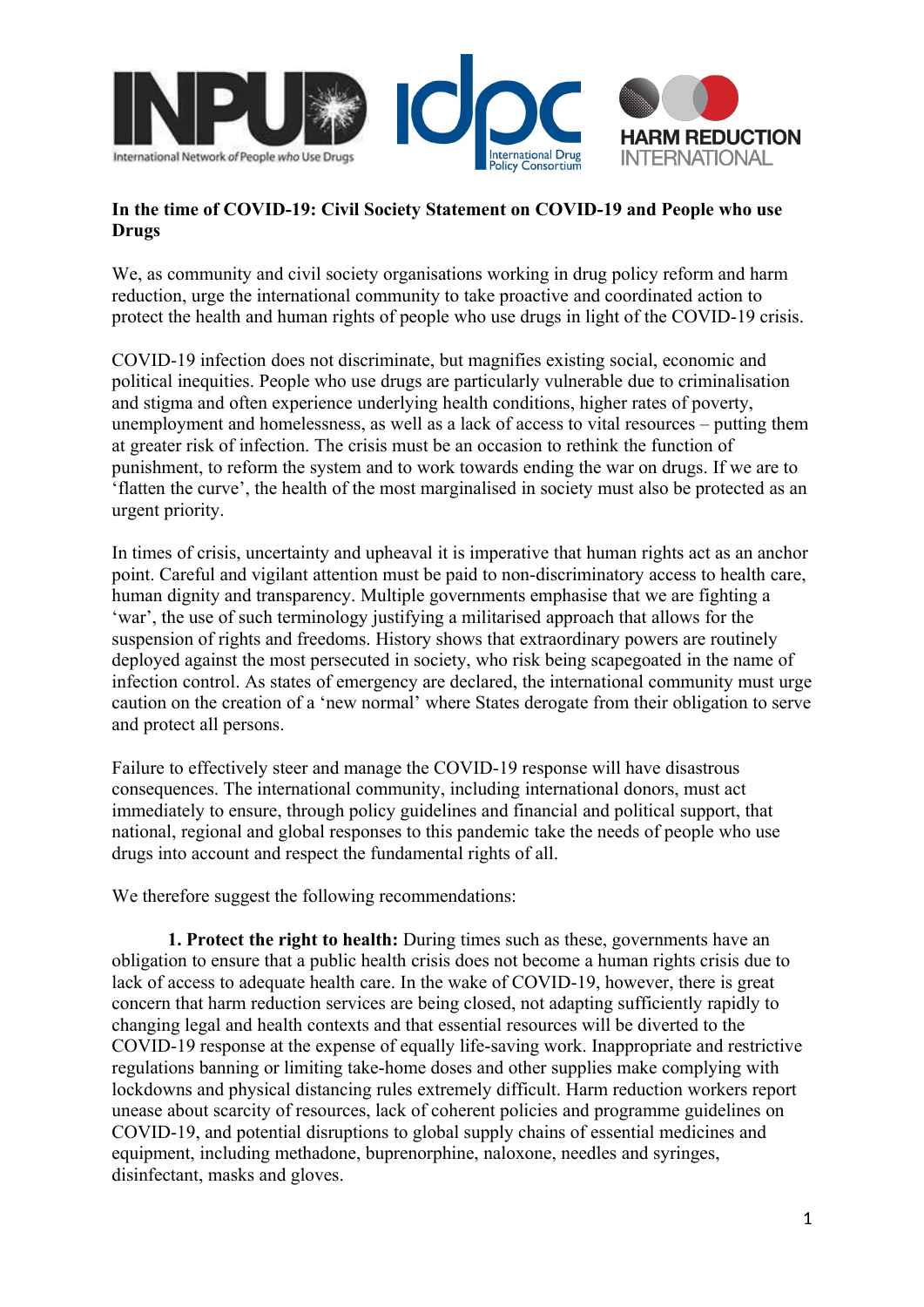The international community must act swiftly to ensure States meet their international obligations to protect the right to life and health. This can be done by issuing strong political statements and clear and comprehensive technical guidance, building on WHO and [UNODC](https://www.unodc.org/unodc/en/hiv-aids/new/covid-19-and-hiv.html)<sup>[1](#page-1-0)</sup> guidelines and national COVID-19 regulations, which unequivocally calls to:

- Declare harm reduction programmes as life-saving services that must stay open.<sup>[2](#page-1-1)</sup> The closure of harm reduction centres would deprive service users from accessing lifesaving interventions and ultimately lead to over-crowding of centres that remain open, increasing risk of infection.
- Immediately amend restrictive legal and regulatory policies that ban or limit takehome doses due to fear of diversion and that restrict the provision of take-home naloxone to prevent overdoses.
- Enhance service accessibility, develop and implement safety and hygiene protocols and coordinate efforts within the health system to allow for the effective distribution of resources.
- Recognise harm reduction workers as critical healthcare workers so that they can access government stocks of protective clothing.
- Protect and expand the operation of low-threshold services, including outreach, as well as provide housing and shelter for those facing housing insecurity.
- Adequately fund harm reduction services, particularly low-threshold services.

**2. Ensure safe supply:** Border closures and travel bans around the world will impact the future supply of unregulated substances such as heroin and cocaine. This will have a range of repercussions, including an increase in demand for opiate substitution therapy (OST). Of particular concern is that synthetic drugs such as fentanyl, which are easier to produce and transport, could replace bulkier substances such as heroin, the corollary of this being an exponential increase in overdose deaths.

In light of the above, international and regional bodies must work with member states to:

- Monitor trends of illicit drug markets to provide a rapid response to dangerous and emerging trends, such as increased risk of overdose deaths.
- Ensure increased access to OST to respond to changes in drug supply, through accelerated and flexible entry procedures.
- Deprioritise the enforcement of supply-side control in order to retain some stability in illicit drug markets and prevent market saturation of synthetic drugs.
- Respond to potential disruptions in the production of methadone and buprenorphine and step in when early signs of issues with supply chain management are detected.

**3. Protect the right to be free from arbitrary detention:** The COVID-19 crisis has spotlighted the public health dangers of overcrowding in prison and detention facilities which

<span id="page-1-0"></span><sup>1</sup> United Nations Office on Drugs and Crime (2020), *HIV prevention, treatment, care and support for people who use drugs and people in prisons.* 

<span id="page-1-1"></span><sup>&</sup>lt;sup>2</sup> Harm reduction services include needle and syringe programs, opiate substitution therapy, including heroin-assisted treatment, distribution of safer smoking equipment and naloxone and supervised consumption sites.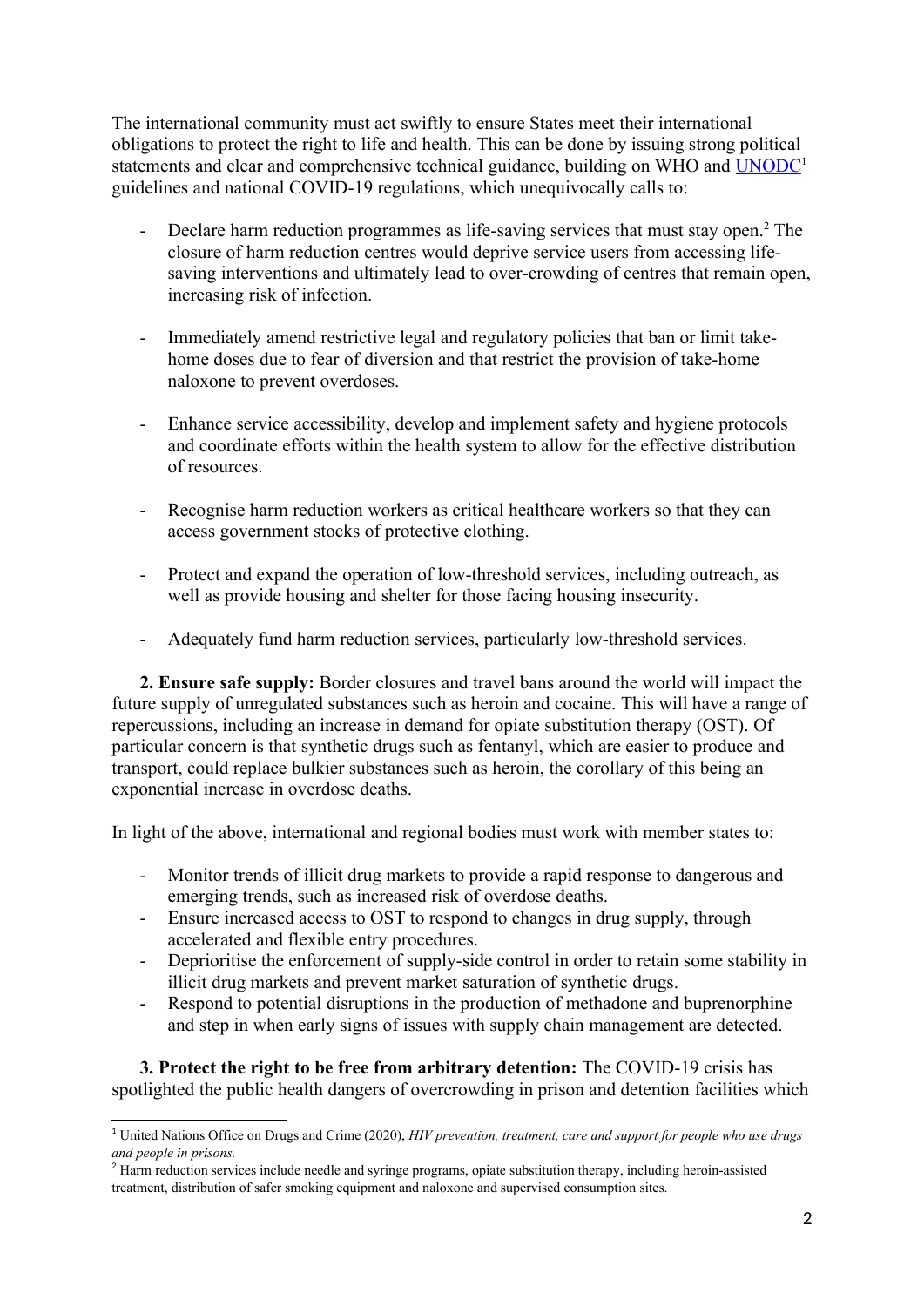are traditional hotbeds for infectious diseases. According to UN data, at least 470,000 persons are incarcerated worldwide for drug use and possession only, while an additional 1.7 million people are incarcerated for other drug offences,<sup>[3](#page-2-0)</sup> many of which are non-violent. In addition, across East and South-east Asia, hundreds of thousands of people who use drugs are detained in compulsory drug detention facilities,<sup>[4](#page-2-1)</sup> with tens of thousands more detained in private drug treatment centres, often against their will, across Asia and Latin America.<sup>[5](#page-2-2)</sup> In such contexts, COVID-19 prevention measures, such as physical distancing, cannot be implemented effectively. Further restrictions on family visits and supervised releases increase isolation and stress during a time of fear, leading to an increase in violence, riots and assault.

The **[UN High Commissioner for Human Rights](https://www.ohchr.org/en/NewsEvents/Pages/DisplayNews.aspx?NewsID=25745&LangID=E)**<sup>[6](#page-2-3)</sup> has urged governments to reduce the number of people in detention, particularly those without sufficient legal basis. In view of this, the international community must ensure States take action to:

- Decriminalise drug use and possession for personal use as promoted by the UN system and outlined in the **UN Common Position on Drugs**.<sup>[7](#page-2-4)</sup>
- Reduce the prison population through early release, pardons, amnesties and noncoercive alternatives to incarceration for people detained for drug-related non-violent offences, particularly those on remand, and those most-at-risk individuals, including people living with HIV, TB and COPD, as well as older people.
- Immediately release people who use drugs from compulsory drug detention centres and from private drug treatment centres that apply coercive measures, including involuntary detention.

**4. Protect civil and political liberties**: Many governments, as part of COVID-19 containment measures, are restricting civil liberties in unprecedented ways, through mass surveillance, including tracking mobile phone data, restricting movement and banning public assembly. Authorities such as police and army personnel are permitted to stop anyone on the street, increasing the chance of hostile interactions with people who use drugs, particularly when they need to purchase drugs or travel for healthcare appointments. The potential misuse of personal data, particularly when it comes to criminalised populations, is of acute concern. In a joint statement, [UN experts](https://www.ohchr.org/EN/NewsEvents/Pages/DisplayNews.aspx?NewsID=25722&LangID=E)<sup>[8](#page-2-5)</sup> have urged States, in accordance with the Siracusa [Principles](https://www.refworld.org/docid/4672bc122.html),<sup>[9](#page-2-6)</sup> to exert caution when applying COVID-19 related measures and restrictions that may impinge on human rights, as well as to limit their duration and subject them to regular review. Based on this, we urge the international community to:

<span id="page-2-0"></span><sup>&</sup>lt;sup>3</sup> UN system coordination Task Team on the Implementation of the UN System Common Position on drug-related matters (2019), *What we have learned over the last ten years: A summary of knowledge acquired and produced by the UN system on drug-related matters*, p. 24.

<span id="page-2-1"></span><sup>4</sup> International Drug Policy Consortium (2018), *10 years of drug policy in Asia: How far have we come*, p. 31.

<span id="page-2-2"></span><sup>5</sup> Open Society Foundations (2016), *No Health, No Help: Abuse as drug rehabilitation in Latin America & the Caribbean*.

<span id="page-2-3"></span><sup>6</sup> Office of the High Commissioner for Human Rights (25 March, 2020), *Urgent action needed to prevent COVID-19 "rampaging through places of detention" – Bachelet.* 

<span id="page-2-4"></span><sup>7</sup> Chief Executives Board for Coordination (18 January 2019), *Summary of deliberations, Second regular session of 2018, Manhasset, New York, 7 and 8 November 2018,* Annex 1, '*UN system common position supporting the implementation of the international drug control policy through effective inter-agency collaboration*'

<span id="page-2-5"></span><sup>8</sup> Office of the High Commissioner for Human Rights (16 March, 2020), COVID-19: *States should not abuse emergency measures to suppress human rights – UN experts.* 

<span id="page-2-6"></span><sup>9</sup> UN Commission on Human Rights (1984), *The Siracusa Principles on the Limitation and Derogation Provisions in the International Covenant on Civil and Political Rights.*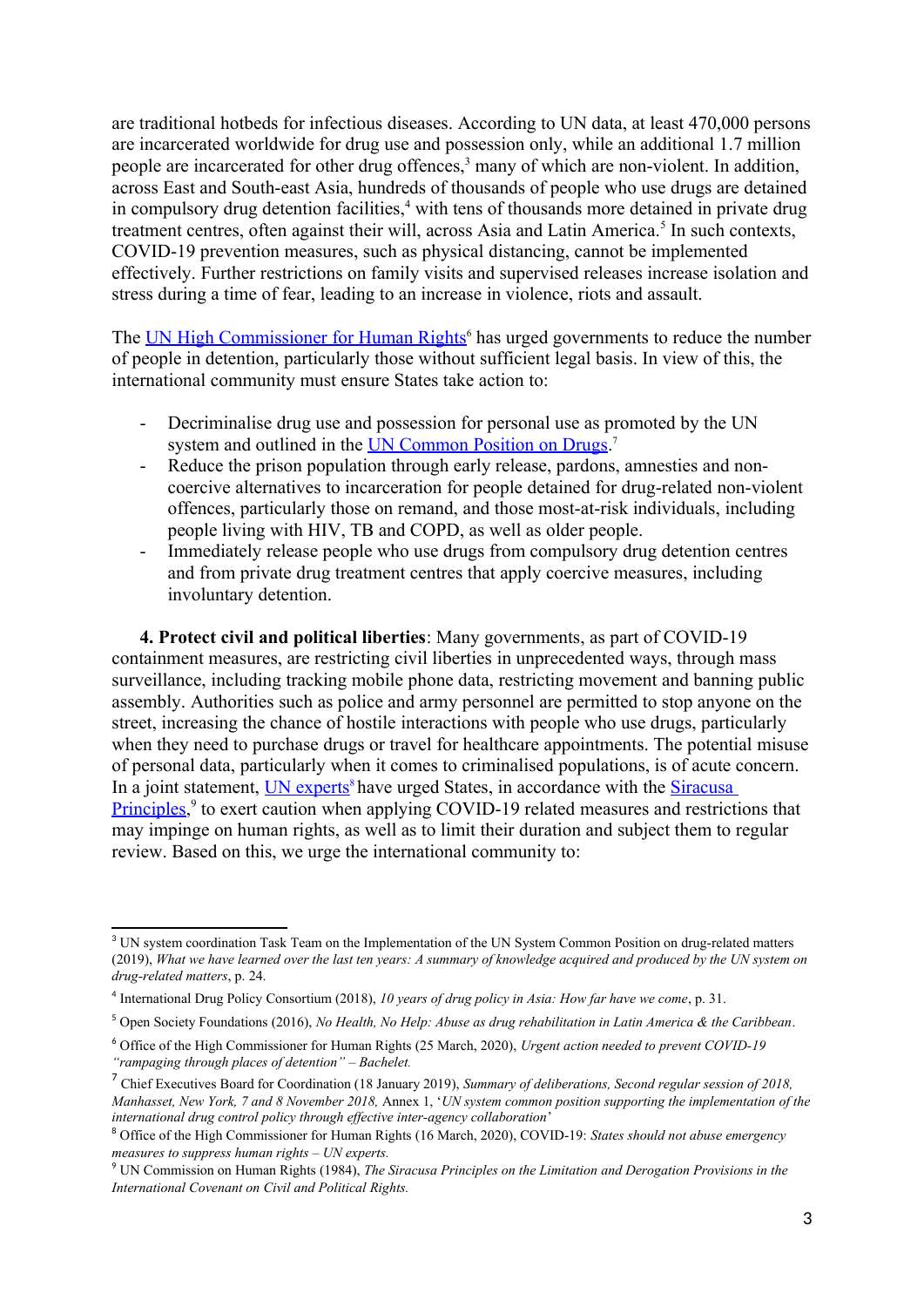- Ensure that emergency declarations and broader extraordinary powers granted under COVID-19 responses are not used to target specific populations or deployed to silence and repress human rights defenders.
- Establish rights-based legal safeguards to govern the appropriate use and handling of personal data to protect privacy and confidentiality.
- Ensure that exorbitant fines should only be used as a last resort and personal circumstances taken into account, in the event of breaches to protective measures.

**5. Protect community and civil society organisations**: The COVID-19 pandemic has showed the critical role of communities in the response, as they can react quickly and reach those who are otherwise unreachable, easing the burden on the healthcare system. Furthermore, communities play important watchdog functions when it comes to government transparency and accountability. UN and donor agencies must act to:

- Protect human rights defenders, communities and civil society organisations during this crucial time, by highlighting their critical role in public statements and in their interaction with governments.
- Ensure governments do not impose disproportionate restrictions or obstructions on the work of community and civil society organisations.
- Establish mechanisms for monitoring human rights compliance, with a particular focus on populations whose rights are commonly violated.

Global problems such as the COVID-19 pandemic require global solutions. We urge the international community to take urgent action to ensure the inherent rights and dignity of people who use drugs are respected and defended in the time of COVID-19. The pandemic has laid bare the failures within our societies. Undoubtedly a serious challenge, COVID-19 must not be exploited by governments to suspend basic rights and freedoms indefinitely, but be a wake-up call to change and repair a broken system that has been overly focused on the punishment of people who use drugs, a policy that is now exacerbating the dangers of COVID-19. The failed war on drugs must end, and health and political systems must be reformed to ensure the health and wellbeing of all.

## **List of signatory organisations:**

| Name           |                                | <b>Organisation</b>                                      | <b>Region/Country</b> |
|----------------|--------------------------------|----------------------------------------------------------|-----------------------|
| 1.             | Judy Chang                     | International Network of People<br>who Use Drugs (INPUD) | Global                |
| 2.             | Juan Fernández Ochoa           | <b>International Drug Policy</b><br>Consortium (IDPC)    | Global                |
| 3 <sub>1</sub> | Naomi Burke-Shyne              | Harm Reduction International                             | Global                |
| 4.             | Ricki Tshepo Kgositau<br>Kanza | Accountability International                             | Global                |
| 5.             | Daniel Jolov                   | Amnesty International                                    | Global                |
| 6.             | Fenya Fischler                 | AWID                                                     | Global                |
| 7.             | Thomas Brigden                 | Elton John AIDS Foundation                               | Global                |
| 8.             | Kenzi Riboulet-Zemouli         | <b>FAAAT Think &amp; Do Tank</b>                         | Global                |
| 9.             | Ancella Voets                  | <b>Frontline AIDS</b>                                    | Global                |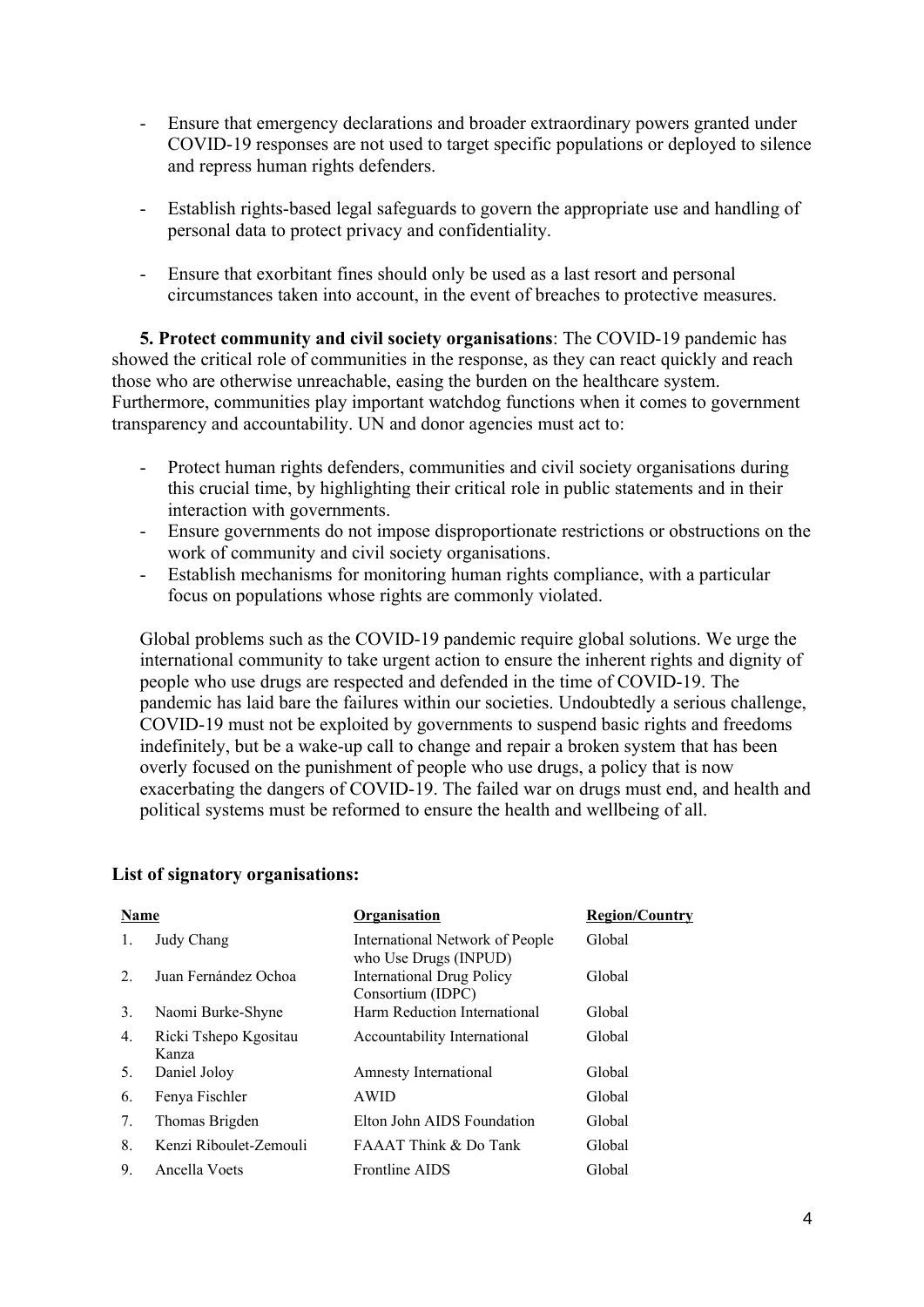| 10. | John Barnes                                                                                      | <b>Funders Concerned About AIDS</b>                           | Global                          |
|-----|--------------------------------------------------------------------------------------------------|---------------------------------------------------------------|---------------------------------|
| 11. | Blessina Kumar                                                                                   | Global Coalition of TB Activists<br>(GCTA)                    | Global                          |
| 12. | Katy Kydd Wright                                                                                 | Global Fund Advocates Network                                 | Global                          |
| 13. | Ruth Morgan Thomas                                                                               | Global Network of Sex Work                                    | Global                          |
| 14. | Brook K. Baker                                                                                   | Projects<br>Health GAP (Global Access<br>Project)             | Global                          |
| 15. | Tess Woolfenden                                                                                  | <b>Health Poverty Action</b>                                  | Global                          |
| 16. | <b>Edwin Bernard</b>                                                                             | <b>HIV Justice Network</b>                                    | Global                          |
| 17. | Oscar Parés                                                                                      | <b>ICEERS</b> Foundation                                      | Global                          |
| 18. | Lucy Stackpool-Moore                                                                             | <b>International AIDS Society</b>                             | Global                          |
| 19. | Raoul Fransen-dos Santos                                                                         | <b>International Civil Society</b><br>Support (ICSS)          | Global                          |
| 20. | Livio Zilli                                                                                      | International Commission of<br>Jurists                        | Global                          |
| 21. | Martha Cameron                                                                                   | International Community of<br>Women Living with HIV           | Global                          |
| 22. | Jason Grebely                                                                                    | International Network on<br>Hepatitis in Substance Users      | Global                          |
| 23. | Mac Busz                                                                                         | Mainline                                                      | Global                          |
| 24. | Stephen Leonelli                                                                                 | MPact Global Action for Gay<br>Men's Health & Rights          | Global                          |
| 25. | Kasia Malinowska-<br>Sempruch; Daniel Wolfe                                                      | <b>Open Society Foundations</b>                               | Global                          |
| 26. | Sarah Russo                                                                                      | Society of Cannabis Clinicians                                | Global                          |
| 27. | Jenny Vaughan                                                                                    | <b>STOPAIDS</b>                                               | Global                          |
| 28. | Róisín Downes                                                                                    | <b>Students for Sensible Drug Policy</b>                      | Global                          |
| 29. | Margaret Denise Bordeaux                                                                         | <b>WHRIN</b>                                                  | Global                          |
| 30. | Dr. Maheswar Satpathy                                                                            | World AIDS Forum                                              | Global                          |
| 31. | Ailish Brennan                                                                                   | Youth RISE                                                    | Global                          |
| 32. | Jeff Acaba                                                                                       | <b>APCASO</b>                                                 | Asia Pacific                    |
| 33. | Karyn Kaplan                                                                                     | Asia Catalyst                                                 | Asia Pacific                    |
|     | 34. Kay Thi Win                                                                                  | Asia Pacific Network of Sex<br>Workers (APNSW)                | Asia Pacific                    |
| 35. | Ishita Dutta                                                                                     | <b>IWRAW Asia Pacific</b>                                     | Asia Pacific                    |
| 36. | Anke van Dam                                                                                     | <b>AFEW</b> International                                     | Eastern Europe and Central Asia |
| 37. | Dr. Karen Badalyan                                                                               | Eurasian Key Populations Health<br>Network                    | Eastern Europe and Central Asia |
| 38. | David Subeliani                                                                                  | Eurasian Network of People Who<br>Use Drugs (ENPUD)           | Eastern Europe and Central Asia |
| 39. | Yigit Aydin                                                                                      | Sex Workers' Rights Advocacy<br>Network (SWAN)                | Eastern Europe and Central Asia |
| 40. | Ivanhoe Cruickshank                                                                              | Caribbean Vulnerable<br>Communities (CVC)                     | Latin America and Caribbean     |
| 41. | Gerardo Contreras                                                                                | Catalyst: Replantenado las<br>Américas                        | Latin America and Caribbean     |
| 42. | Wagner Coutinho Alves;<br>Jessica Morales; Gabriel<br>Mendoza; Erwing Szkol;<br>Maricela Perdomo | Latin American Network of<br>People who Use Drugs<br>(LANPUD) | Latin American and Caribbean    |
| 43. | Abdelhalim El Gaddari                                                                            | <b>ITPC-MENA</b>                                              | Middle East and North Africa    |
| 44. | Hasan Taraif                                                                                     | <b>MENANPUD</b>                                               | Middle East and North Africa    |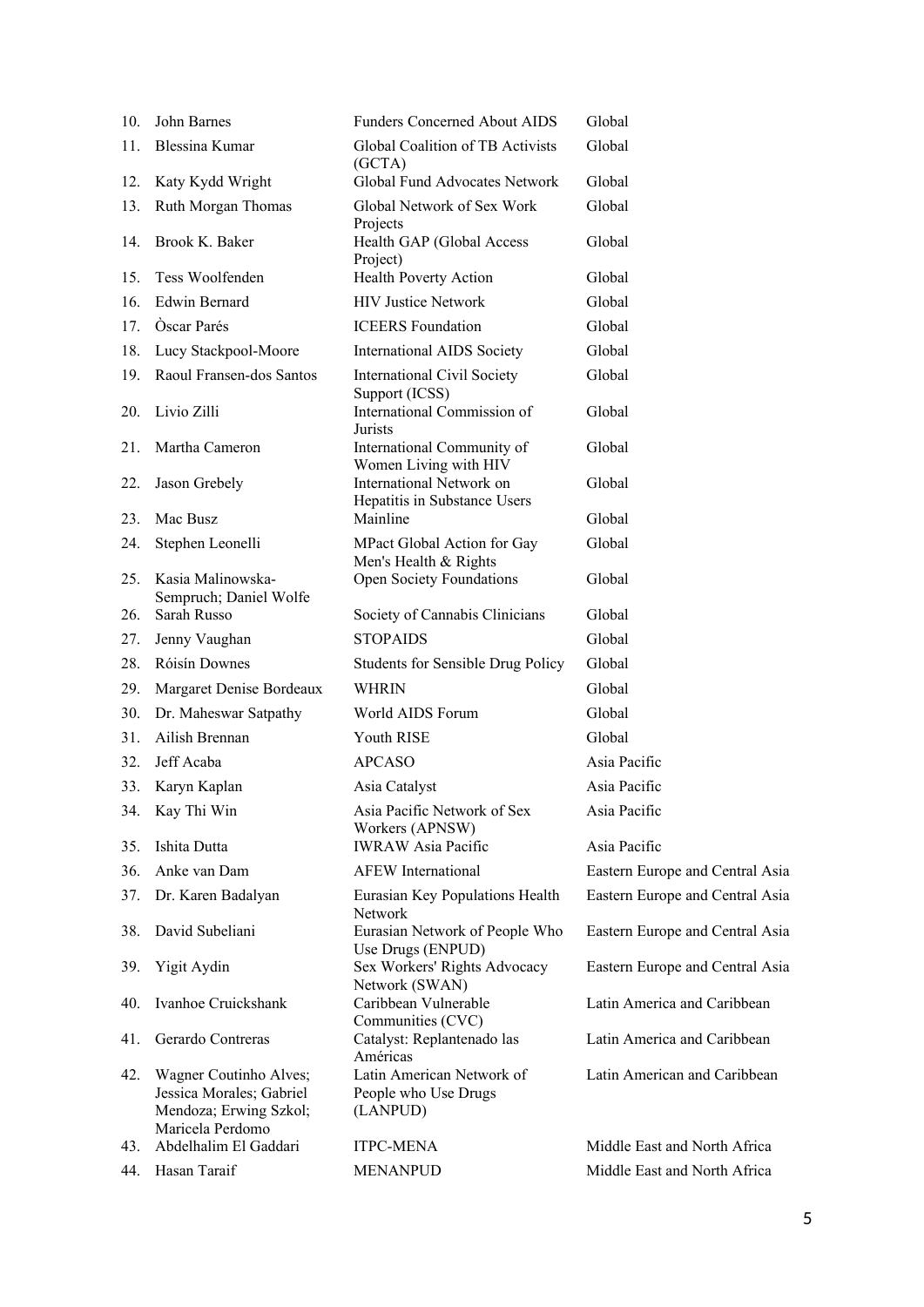| 45.        | Tom Rogers Muyunga-<br>Mukasa               | Advocacy Network Africa<br>(AdNetA)                                       | Sub-Saharan Africa |
|------------|---------------------------------------------|---------------------------------------------------------------------------|--------------------|
| 46.        | Daughtie Ogutu                              | <b>AFRICA Key Populations</b><br><b>Experts Group</b>                     | Sub-Saharan Africa |
| 47.        | Kassim Khamis Nyuni;<br>Richard Nininahazwe | African Network of People who<br>use Drugs (AfricaNPUD)                   | Sub-Saharan Africa |
| 48.        | Grace Kamau                                 | African Sex Workers Alliance<br>(ASWA)                                    | Sub-Saharan Africa |
| 49.        | Dr Biziyaremye Bukiki<br>Sylvere            | <b>ITPC West Africa</b>                                                   | Sub-Saharan Africa |
| 50.        | Ferenc Bagyinszky                           | AIDS Action Europe                                                        | Western Europe     |
| 51.        | <b>Eberhard Schatz</b>                      | Correlation - European Harm<br><b>Reduction Network</b>                   | Western Europe     |
| 52.        | Ann Isabelle von Lingen                     | European AIDS Treatment Group                                             | Western Europe     |
| 53.        | Abdur Raheem Rejaey                         | Bridge Hope Health Organization<br>(BHHO)                                 | Afghanistan        |
| 54.        | Veronica Russo                              | <b>RADAUD</b>                                                             | Argentina          |
| 55.        | Mariano Fusero                              | RESET - Política de Drogas y<br>Derechos Humanos                          | Argentina          |
| 56.        | Jude Byrne                                  | <b>AIVL</b>                                                               | Australia          |
| 57.        | Carrie Fowlie                               | Alcohol Tobacco and Other Drug<br>Association (ACT)                       | Australia          |
| 58.<br>59. | Niki Parry<br>Marco Perduca                 | QuIVAA - Queensland Injectors<br>Voice for Advocacy Action                | Australia          |
|            |                                             | Science for Democracy                                                     | Belgium            |
| 60.        | Diego Carballo Medrano;<br>Jorge Castanares | Acción Andina Bolivia                                                     | <b>Bolivia</b>     |
| 61.        | Kathryn Ledebur                             | Andean Information Network                                                | Bolivia            |
| 62.        | Dumiso Gatsha                               | <b>Success Capital Organisation</b>                                       | Botswana           |
| 63.        | Maria Angélica Comis                        | Centro de Convivência É de Lei                                            | <b>Brazil</b>      |
| 64.        | Henrique de Souza                           | Conectas Human Rights                                                     | <b>Brazil</b>      |
| 65.        | <b>Ingrid Farias</b>                        | Escola Livre de Redução de<br>Danos                                       | <b>Brazil</b>      |
| 66.        | <b>Ingrid Farias</b>                        | Rede Nacional de Feministas<br>Antiproibicionistas                        | <b>Brazil</b>      |
|            | 67. Sandra Fergutz Batista                  | REDUC                                                                     | <b>Brazil</b>      |
| 68.        | Taing Phoeuk                                | KORSANG (KSG)                                                             | Cambodia           |
| 69.        | Joseph Wato                                 | Approche Participative,<br>Développement et Santé de<br>Proximité (APDSP) | Cameroon           |
| 70.        | Ndi Ndukong Titus                           | <b>Empower Cameroon</b>                                                   | Cameroon           |
| 71.        | Ngwat Sandrine Christelle                   | Sustainable Impact for<br>Development in Africa (SIDAF)                   | Cameroon           |
| 72.        | Michael Brennan                             | <b>ACW</b>                                                                | Canada             |
| 73.        | Sané Dube                                   | Alliance for Healthier<br>Communities                                     | Canada             |
| 74.        | Leslie McBain                               | BC Centre on Substance Use                                                | Canada             |
| 75.        | Laura Shaver                                | BCAPOM, Vandu                                                             | Canada             |
| 76.        | Kevin Hollett                               | British Columbia Centre on<br>Substance Use                               | Canada             |
| 77.        | Natasha Touesnard; Matt<br>Bonn             | Canadian Association of People<br>who Use Drugs (CAPUD)                   | Canada             |
| 78.        | Scott Bernstein                             | Canadian Drug Policy Coalition                                            | Canada             |
| 79.        | Richard Elliott                             | Canadian HIV/AIDS Legal                                                   | Canada             |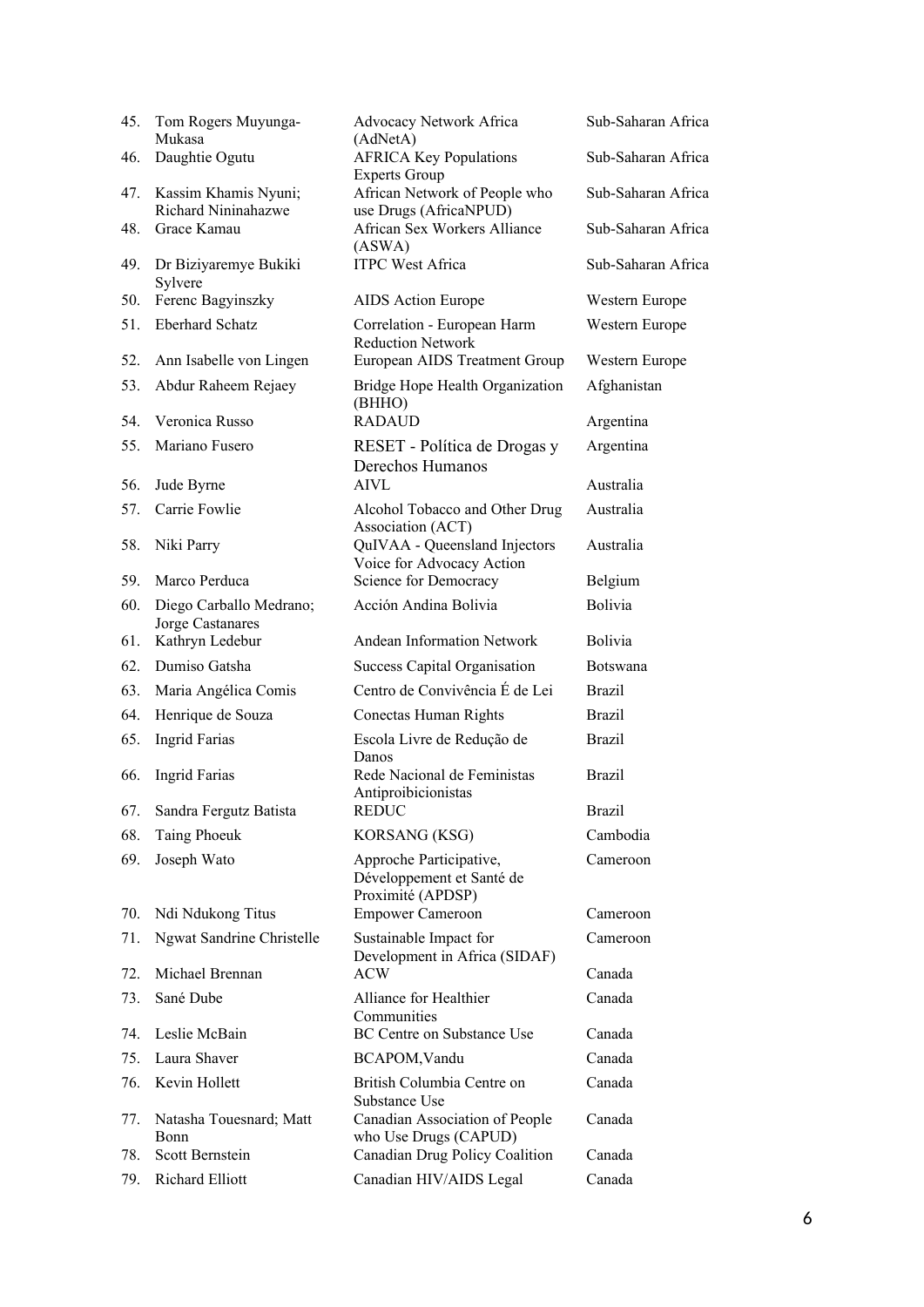| 80.        | <b>Brittany Cameron</b>                       | Network<br>Canadian Positive People                                                     | Canada           |
|------------|-----------------------------------------------|-----------------------------------------------------------------------------------------|------------------|
| 81.        | Julie Bruneau                                 | Network (CPPN)<br>Canadian Research Initiative on                                       | Canada           |
| 82.        | Dr. Dan Werb                                  | Substance Misuse (CRISM)                                                                | Canada           |
|            |                                               | Centre on Drug Policy Evaluation                                                        |                  |
| 83.<br>84. | <b>Charlene Burmeister</b><br>Rhiannon Thomas | Coalition of Substance Users of<br>the North (CSUN)<br><b>COUNTERfit Harm Reduction</b> | Canada<br>Canada |
|            |                                               | Program - South Riverdale<br>Community Health Centre                                    |                  |
| 85.        | Jenny McDougall                               | <b>CSUN</b>                                                                             | Canada           |
| 86.        | Martin Page                                   | Dopamine                                                                                | Canada           |
| 87.        | Ryan Peck                                     | HIV & AIDS Legal Clinic                                                                 | Canada           |
| 88.        | Robin Montgomery                              | Ontario<br>Interagency Coalition on AIDS<br>and Development (ICAD)                      | Canada           |
| 89.        | Caty Redford President                        | <b>KANDU</b>                                                                            | Canada           |
| 90.        | Leslie McBain                                 | Moms Stop the Harm                                                                      | Canada           |
| 91.        | Wendy Muckle                                  | Ottawa Inner City Health                                                                | Canada           |
| 92.        | Meenakshi Mannoe                              | Pivot Legal Society                                                                     | Canada           |
| 93.        | Glen Walker                                   | Positive Living Niagara                                                                 | Canada           |
| 94.        | Shelly Bazuik                                 | Prisoners' Legal Services                                                               | Canada           |
| 95.        | Jelena Vermilion                              | Sex Workers' Action Program of                                                          | Canada           |
| 96.        | Amber McGrath                                 | Hamilton<br>Span - Sex Professional Alliance<br>of Nanaimo & Punk - Peers               | Canada           |
| 97.        | Meriah Main                                   | United Network of Knowledge<br><b>SPIRIT</b>                                            | Canada           |
| 98.        | <b>Christine Porter</b>                       | The Ally Centre of Cape Breton                                                          | Canada           |
| 99.        | Marjolaine Pruvost                            | TOMS - Table des Organismes<br>communautaires Montréalais de<br>lutte contre le sida    | Canada           |
|            | 100. Gillian Kolla                            | <b>Toronto Overdose Prevention</b><br>Society                                           | Canada           |
|            | 101. Tony Zheng                               | Shanghai CSW & MSM Center                                                               | China            |
|            | 102. Iván Parada Riatiga                      | Asociación Cannabica de<br>Santander                                                    | Colombia         |
|            | 103. Isabel Pereira Arana                     | Dejusticia                                                                              | Colombia         |
|            | 104. Adriana Muro Polo                        | Elementa DDHH                                                                           | Colombia         |
|            | 105. Claudia Marcela Vargas                   | Fundación IFARMA                                                                        | Colombia         |
|            | 106. Alejandro Lanz                           | Temblores Ong                                                                           | Colombia         |
|            | 107. Ernesto Cortés                           | Asociación Costarricense para el                                                        | Costa Rica       |
|            |                                               | Estudio e Intervención en Drogas<br>(ACEID)                                             |                  |
|            | 108. Janne Nahkuri                            | Finnish Association for Humane<br>Drug Policy                                           | Finland          |
|            | 109. Jean Pasteur                             | <b>AIDES</b>                                                                            | France           |
|            | 110. Hakima Himmich                           | <b>Coalition Plus</b>                                                                   | France           |
|            | 111. Anaïs de Lenclos                         | STRASS - Syndicat du Travail<br>Sexuel                                                  | France           |
|            | 112. Beka Gabadadze                           | Queer Association - TEMIDA                                                              | Georgia          |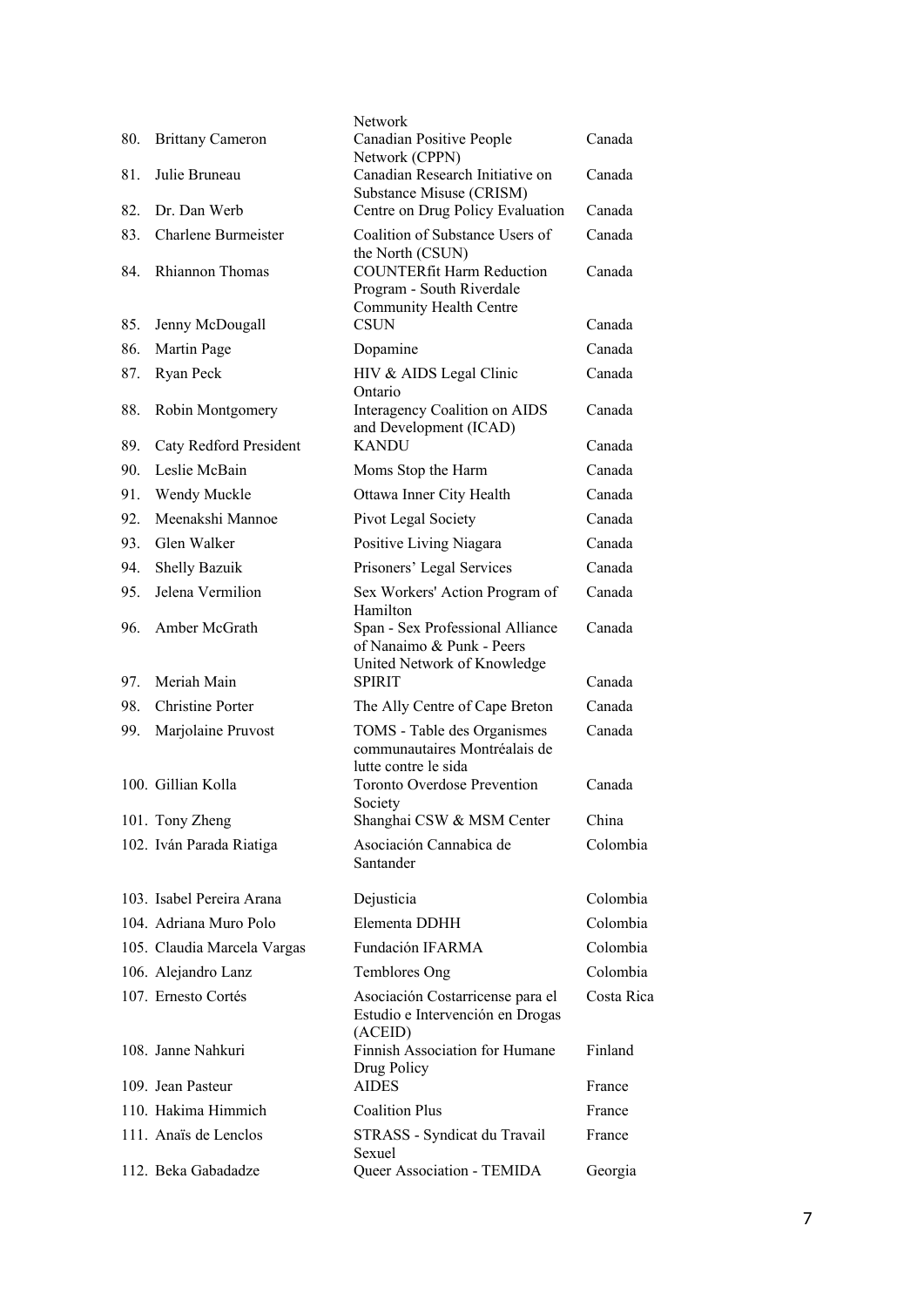| 113. Giorgi Tabagari. Director                        | Tbilisi Pride                                                                  | Georgia         |
|-------------------------------------------------------|--------------------------------------------------------------------------------|-----------------|
| 114. Christine Kluge Haberkorn                        | Akzept                                                                         | Germany         |
| 115. Susi                                             | <b>BESD Berufsverband Sexarbeit</b>                                            | Germany         |
| 116. Augustine Kumah                                  | Centre for Adolescents and<br>Women's Health Initiative<br>(CAWHI)             | Ghana           |
| 117. Anastasiou Christos                              | PeerNUPS                                                                       | Greece          |
| 118. Atzemis Marioa                                   | Positive Voice (Greek<br>Association of PLWHIV)                                | Greece          |
| 119. Mariam Bah                                       | <b>AIDE</b> Guinée                                                             | Guinée          |
| 120. Bah Mamadou Lamine                               | <b>RAJGUI</b>                                                                  | Guinée          |
| 121. Héctor Ricardo Flores                            | Asociacion Kukulcan                                                            | Honduras        |
| 122. Sutirtha Dutta                                   | Alliance India                                                                 | India           |
| 123. Sutirtha Dutta                                   | Bengal Forum of People who Use                                                 | India           |
| 124. Limhathung Ezung                                 | Drugs<br>Community Awareness &<br>Development Foundation                       | India           |
| 125. Convener                                         | Hepatitis Colation of Sikkim<br>(HepCoS)                                       | India           |
| 126. Tripti Tandon                                    | Lawyers Collective                                                             | India           |
| 127. Kiran Deshmukh                                   | National Network of Sex Workers                                                | India           |
| 128. Ajai Sahani                                      | Purvanchal Drug User Samiti<br>(Uttar Pradesh Drug User Forum,<br>UPDUF)       | India           |
| 129. Meena Seshu                                      | Sangram Sanstha                                                                | India           |
| 130. Eldred Tellis                                    | Sankalp Rehabilitation Trust                                                   | India           |
| 131. Aarthi Pai                                       | Sex Workers and Allies South<br>Asia [SWASA]                                   | India           |
| 132. Prashant Sharma                                  | Sikkim Drug Users' Forum<br>(SDUF)                                             | India           |
| 133. Aditya Wardhana                                  | Indonesia AIDS Coalition (IAC)                                                 | Indonesia       |
| 134. Sahrul Syah                                      | Indonesian Harm Reduction<br><b>Network</b>                                    | Indonesia       |
| 135. Andika                                           | PKNI (Indonesian People who use<br>Drugs Network)                              | Indonesia       |
| 136. Agus widarsa                                     | Prama foundation                                                               | Indonesia       |
| 137. Aditia Taslim                                    | Rumah Cemara                                                                   | Indonesia       |
| 138. Anna Quigley                                     | Citywide Drugs Crisis Campaign                                                 | Ireland         |
| 139. Filomena Gallo                                   | Associazione Luca Coscioni                                                     | Italy           |
| 140. Alessio Guidotti                                 | Italian Network of People who<br>Use Drugs (ItanPUD)                           | Italy           |
| 141. Massimo Lorenzani                                | Lab57 - Alchemica Bologna                                                      | Italy           |
| 142. Massimo Oldrini                                  | LILA - Italian League for<br><b>Fighting AIDS</b>                              | Italy           |
| 143. John Mathenge                                    | Health options for young men on<br>HIV/AIDS/STI's                              | Kenya           |
| 144. Rahab Mwaniki                                    | <b>KANCO</b>                                                                   | Kenya           |
| 145. Allan Maleche                                    | KELIN - Kenya                                                                  | Kenya           |
| 146. Christopher Abuor<br>147. Aleksandrs Molokovskis | Voices of Community Action and<br>Leadership (VOCAL KENYA)<br>Apvieniba HIV.LV | Kenya<br>Latvia |
|                                                       |                                                                                | Liberia         |
| 148. Julius J. Togba                                  | Foundation Against Illicit Drugs                                               |                 |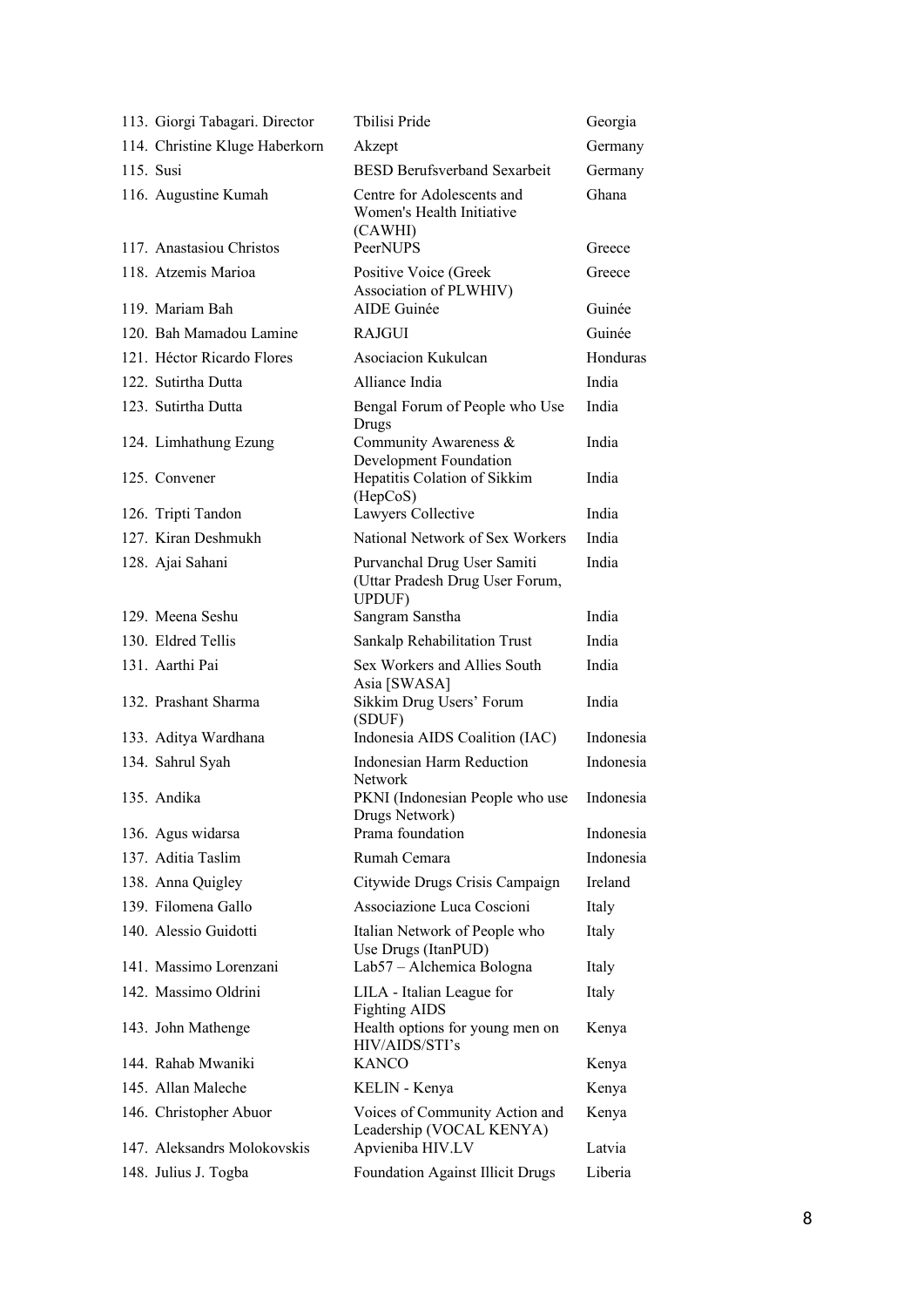| 149. Grazina Aleksaitiene                   | and Child Abuse (FADCA)<br><b>Support Foundation "RIGRA"</b>                              | Lithuania       |
|---------------------------------------------|-------------------------------------------------------------------------------------------|-----------------|
| 150. Evanno Funder                          | Paroles Autour de la Santé                                                                | Mali            |
| 151. Abderrahmane Abdallahi                 | <b>SOS Pairs Éducateurs</b>                                                               | Mauritania      |
| 152. Brigitte Michel                        | AILES (Aides Infos Liberte<br>Espoir et Solidarite)                                       | Mauritius       |
| 153. Cynthia Navarrete Gil                  | APROASE,<br>A.C./PLAPERTS/NSWP                                                            | México          |
| 154. Olga Guzmán Vergara                    | Comisión Mexicana de Defensa y<br>Promoción de los Derechos<br>Humanos                    | México          |
| 155. Ana Pecova                             | EQUIS Justicia para las Mujeres                                                           | México          |
| 156. Zara Snapp                             | Instituto RIA, AC                                                                         | México          |
| 157. Said Slim                              | Integración Social Verter A. C.                                                           | México          |
| 158. Patricia E Zuniga                      | La Casa del Centro /Wound<br>Clinic                                                       | México          |
| 159. Tania Ramírez                          | <b>MUCD</b>                                                                               | México          |
| 160. Angelica Ospina Escobar                | Red Mexicana de Reducción de<br>Daños - Redumex                                           | México          |
| 161. Francisco Rosas                        | Vivir. Participación, Incidencia y<br>Transparencia, A.C.                                 | México          |
| 162. Soe Naing                              | Alliance Myanmar                                                                          | Myanmar         |
| 163. Khaing Shwe Wah                        | Aye Myanmar Assoisation                                                                   | Myanmar         |
| 164. Nang Pann Ei Kham                      | Drug Policy Advocacy Group<br>(DPAG)                                                      | Myanmar         |
| 165. Anjay Kumar KC                         | Coalition of Drug Users in Nepal<br>(CDUN)                                                | Nepal           |
| 166. Parina Subba Limbu                     | Dristi Nepal                                                                              | Nepal           |
| 167. Ranjit Tiwari                          | National Users Network of Nepal<br>(NUNN)                                                 | Nepal           |
| 168. Bishnu Fueal Sharma; Tul<br>Prasad Pun | Recovering Nepal                                                                          | Nepal           |
| 169. Chris Brough                           | Nelson Injecting Community<br>Health Enterprise                                           | New Zealand     |
| 170. Dove Koffi                             | Association nigérienne de lutte<br>contre la drogue et l'immigration<br>illicite (ANLCDI) | Niger           |
| 171. Eghaghe James                          | Equal Health and Rights Access<br>Advocacy Initiative                                     | Nigeria         |
| 172. Diana Joseph Edem                      | Mistletoe Community Health and<br><b>Rights Initiatives</b>                               | Nigeria         |
| 173. Eghaghe James                          | The Nigeria Network of People<br>Who Use Drugs (NNPUD)                                    | Nigeria         |
| 174. Borche                                 | Association for Support of<br>Marginalized Workers STAR -<br>STAR Skopje                  | North Macedonia |
| 175. Ina Roll Spinnangr                     | The Association for Safer Drug<br>Policies                                                | Norway          |
| 176. Asghar Satti                           | APLHIV/DUNE-Pakistan                                                                      | Pakistan        |
| 177. Malika Hussain Zafar                   | Nai Zindagi                                                                               | Pakistan        |
| 178. Muhammad Bux                           | Sukaar Welfare Organization                                                               | Pakistan        |
| 179. Marisa Paredes                         | <b>ODRI</b> Intersectional Rights                                                         | Peru            |
| 180. Johann P. Nadela                       | IDUCare                                                                                   | Philippines     |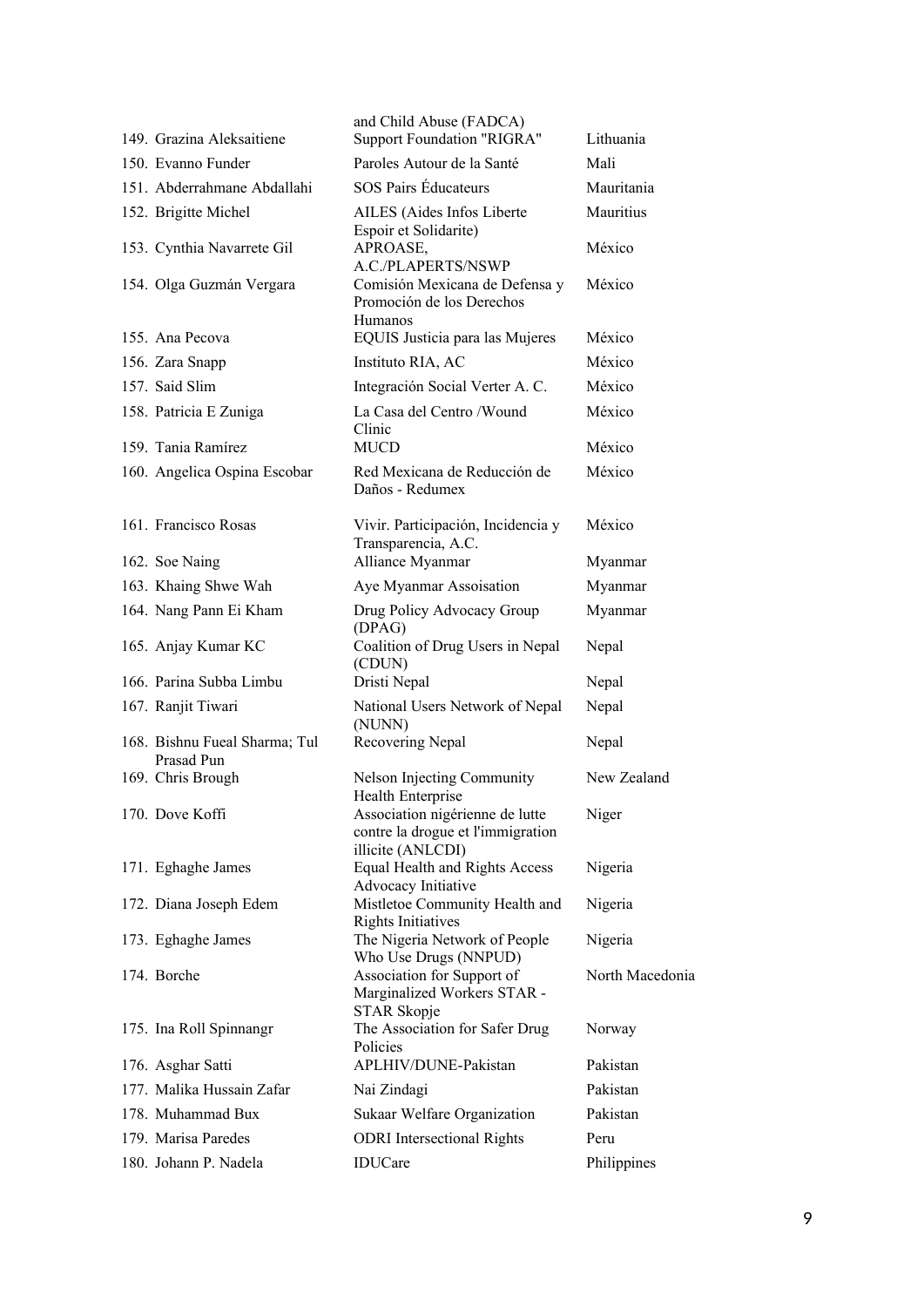| 181. Magdalena Bartnik               | PREKURSOR Foundation for<br>Social Policy                                             | Poland          |
|--------------------------------------|---------------------------------------------------------------------------------------|-----------------|
| 182. Mafalda Ferreira                | <b>GAT</b>                                                                            | Portugal        |
| 183. Nicoleta Dascalu                | <b>ARAS</b> - Romanian Association<br><b>Against AIDS</b>                             | Romania         |
| 184. Dragos Rosca                    | Romanian Harm Reduction<br>Network                                                    | Romania         |
| 185. Fatou Fall Dia                  | Association sénégalaise de<br>réduction de risque chez les<br>consommateurs de drogue | Sénégal         |
| 186. Nevena Ciric                    | $AID+$                                                                                | Serbia          |
| 187. Irena Molnar                    | NGO Re Generation                                                                     | Serbia          |
| 188. Branislav Princip               | Nova +                                                                                | Serbia          |
| 189. Ronny Arnephy                   | Drug Utilisation Response<br>Network Seychelles (DURNS)                               | Seychelles      |
| 190. Janko Belin                     | Društvo AREAL                                                                         | Slovenia        |
| 191. Lesego Tlhwale                  | Sex Workers Education and<br>Advocacy Taskforce                                       | South Africa    |
| 192. Shaun Shelly                    | South African Network of People<br>who Use Drugs (SANPUD)                             | South Africa    |
| 193. Shaun Shelly                    | TB HIV Care                                                                           | South Africa    |
| 194. Joaquin Gómez                   | ARSU (Associació Reus Som<br><b>Útils</b> )                                           | Spain           |
| 195. Núria Calzada                   | Asociación Bienestar y Desarrollo<br>(ABD)                                            | Spain           |
| 196. Antoniu Llort                   | Catalan Network of People who<br>use Drugs (CATNPUD)                                  | Spain           |
| 197. Ana Muñoz                       | <b>Energy Control</b>                                                                 | Spain           |
| 198. Diana Baggieri                  | Masaje InSitu                                                                         | Spain           |
| 199. Aura Roig                       | Metzineres                                                                            | Spain           |
| 200. Tresorera                       | Precarias Empoderadas                                                                 | Spain           |
| 201. Ariadna Prats                   | REDAN La Mina                                                                         | Spain           |
| 202. Patricia Amiguet                | REMA (Red Estatal de Mujeres<br>Antiprohibicionistas en materia de<br>drogas)         | Spain           |
| 203. Cristina Iglesias               | Verdicioastur                                                                         | Spain           |
| 204. Joana Canedo                    | XADUD - Network of Women<br>who use Drugs                                             | Spain           |
| 205. Christine Sander                | Brukaranhörigas Riksorganisation<br><b>BARO</b>                                       | Sweden          |
| 206. Magnus Brahn; Niklas<br>Eklund  | Brukarföreningen Stockholm (The<br>Stockholm Drug Users Union)                        | Sweden          |
| 207. Jean-Félix Savary               | <b>GREA</b>                                                                           | Switzerland     |
| 208. David Haerry                    | Positive Council Switzerland                                                          | Switzerland     |
| 209. Samson Karume                   | <b>MRC TANZANIA</b>                                                                   | Tanzania        |
| 210. Kassim Nyuni                    | Zanzibar network of People who<br>use Drugs (ZanPUD)                                  | Tanzania        |
| 211. Bikas Gurung; Francis<br>Joseph | Asian Network of People who<br>Use Drugs (ANPUD)                                      | Thailand        |
| 212. Eliane Becks Nininahazwe        | HIV Stigmafighter                                                                     | The Netherlands |
| 213. Arda Karapınar                  | Red Ribbon Istanbul - All About<br>HIV                                                | Turkey          |
| 214. Kabayaga Grace                  | Empowered At Dusk Women's<br>Assiciation                                              | Uganda          |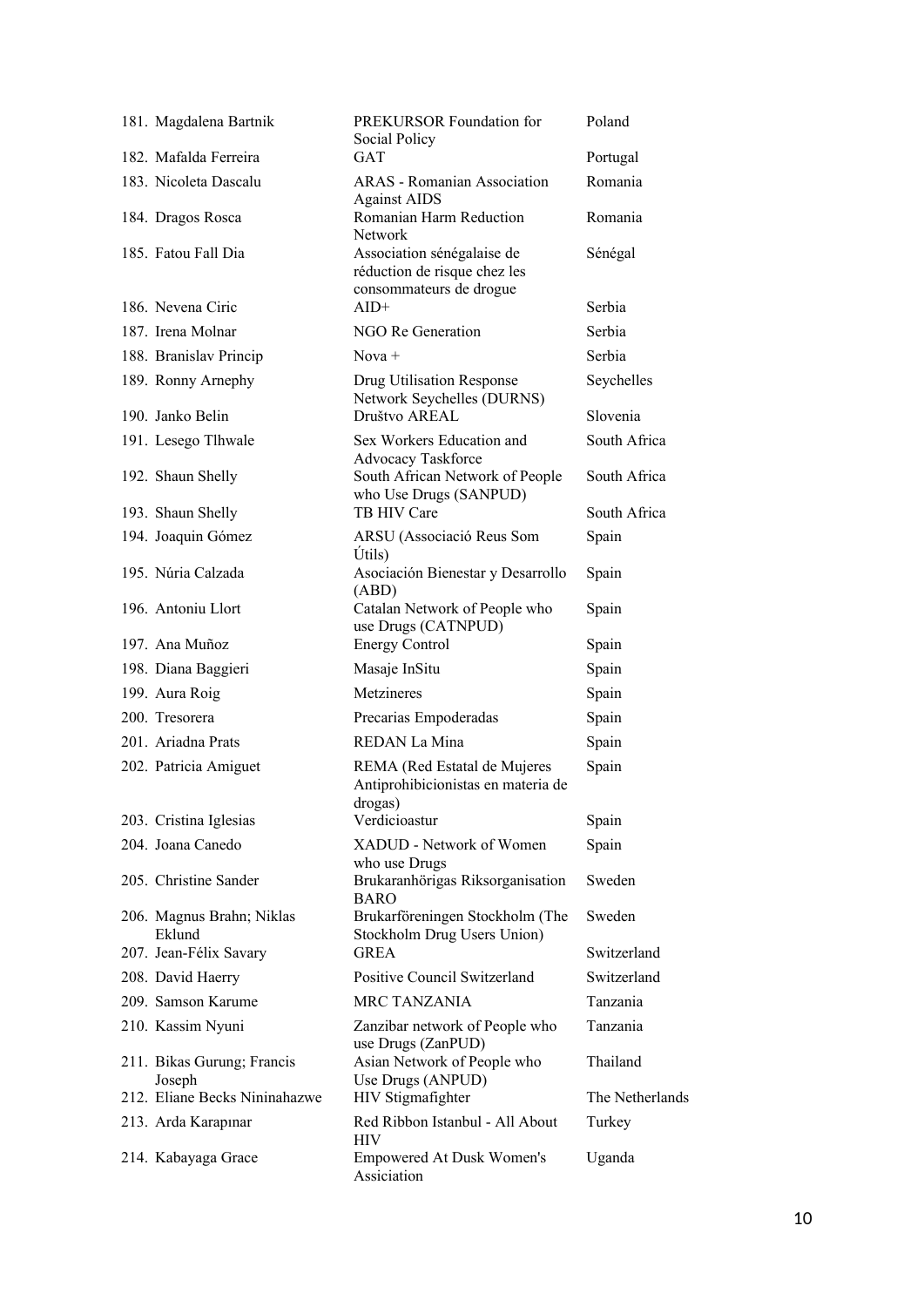| 215. Natalia Kafagashova               | All-Ukranian Organization of<br>Drug Dependent Women         | Ukraine               |
|----------------------------------------|--------------------------------------------------------------|-----------------------|
| 216. Anton Basenko                     | Alliance for Public Health                                   | Ukraine               |
| 217. Svitlana Moroz                    | Club Svitanok                                                | Ukraine               |
| 218. Igor Medvid                       | <b>HPLGBT</b>                                                | Ukraine               |
| 219. Nataliia Isaieva                  | LEGALIFE-UKRAINE                                             | Ukraine               |
| 220. Anastasiia Yeva Domani            | NGO Cohort                                                   | Ukraine               |
| 221. Anton Basenko; Олег<br>директор   | Ukrainian Network of People who<br>Use Drugs (PUD.UA/ VOLNA) | Ukraine               |
| 222. Russell Newcombe; Cheryl<br>White | 3D Research                                                  | United Kingdom        |
| 223. Simon Collins                     | HIV i-Base                                                   | United Kingdom        |
| 224. Nathan Sparling                   | <b>HIV</b> Scotland                                          | United Kingdom        |
| 225. Andria Efthimiou                  | John Mordaunt Trust                                          | United Kingdom        |
| 226. Fiona Gilbertson                  | Recovering Justice                                           | United Kingdom        |
| 227. Niamh Eastwood                    | Release                                                      | <b>United Kingdom</b> |
| 228. Alice Welbourn                    | Salamander Trust                                             | United Kingdom        |
| 229. James Nicholls                    | <b>Transform Drug Policy</b><br>Foundation                   | United Kingdom        |
| 230. Mahan Naeim                       | American Addiction Institute of<br>Mind and Medicine - HRI   | <b>USA</b>            |
| 231. Keanan McGonigle                  | American Medical Student<br>Association                      | <b>USA</b>            |
| 232. Harriet Smith                     | <b>Baltimore Harm Reduction</b><br>Coalition                 | <b>USA</b>            |
| 233. Andrea Danger                     | <b>BASAT</b>                                                 | <b>USA</b>            |
| 234. Carol Leigh                       | BAYSWAN (Bay Area Sex<br>Worker Advocacy Network)            | <b>USA</b>            |
| 235. Shelly Johnson                    | <b>Behavioral Healty Systems</b><br>Baltimore                | <b>USA</b>            |
| 236. William Miller Jr.                | <b>Bmore POWER</b>                                           | <b>USA</b>            |
| 237. Frank Ocana                       | <b>Boulder County AIDS Project</b>                           | <b>USA</b>            |
| 238. Chris Benjamin                    | Boulder County Public Health,<br>The WORKS Program           | <b>USA</b>            |
| 239. Jeff Singer                       | CASH: City Advocates in<br>Solidarity with the Homeless      | <b>USA</b>            |
| 240. Antoinette Young                  | <b>Community Education Group</b>                             | <b>USA</b>            |
| 241. Kassandra Frederique              | Drug Policy Alliance                                         | <b>USA</b>            |
| 242. Shannon Hicks                     | Exchange Union Drug User<br>Union                            | <b>USA</b>            |
| 243. Wesley Saver                      | <b>GLIDE</b>                                                 | <b>USA</b>            |
| 244. Andrew Scott                      | Global Liver Institute                                       | <b>USA</b>            |
| 245. Lisa Raville                      | Harm Reduction Action Center                                 | <b>USA</b>            |
| 246. Daniel Raymond                    | Harm Reduction Coalition                                     | <b>USA</b>            |
| 247. Niki Jones                        | <b>Harm Reduction Services</b>                               | <b>USA</b>            |
| 248. Liane Bruckstein                  | <b>Harm Reduction Services</b>                               | <b>USA</b>            |
| 249. Alan Cota                         | Hawaii H                                                     | <b>USA</b>            |
| 250. Heather Lusk                      | Hawaii Health & Harm Reduction<br>Center                     | <b>USA</b>            |
| 251. Heather Lusk                      | Hep Free Hawaii                                              | <b>USA</b>            |
| 252. Michael Ninburg                   | Hepatitis Education Project                                  | <b>USA</b>            |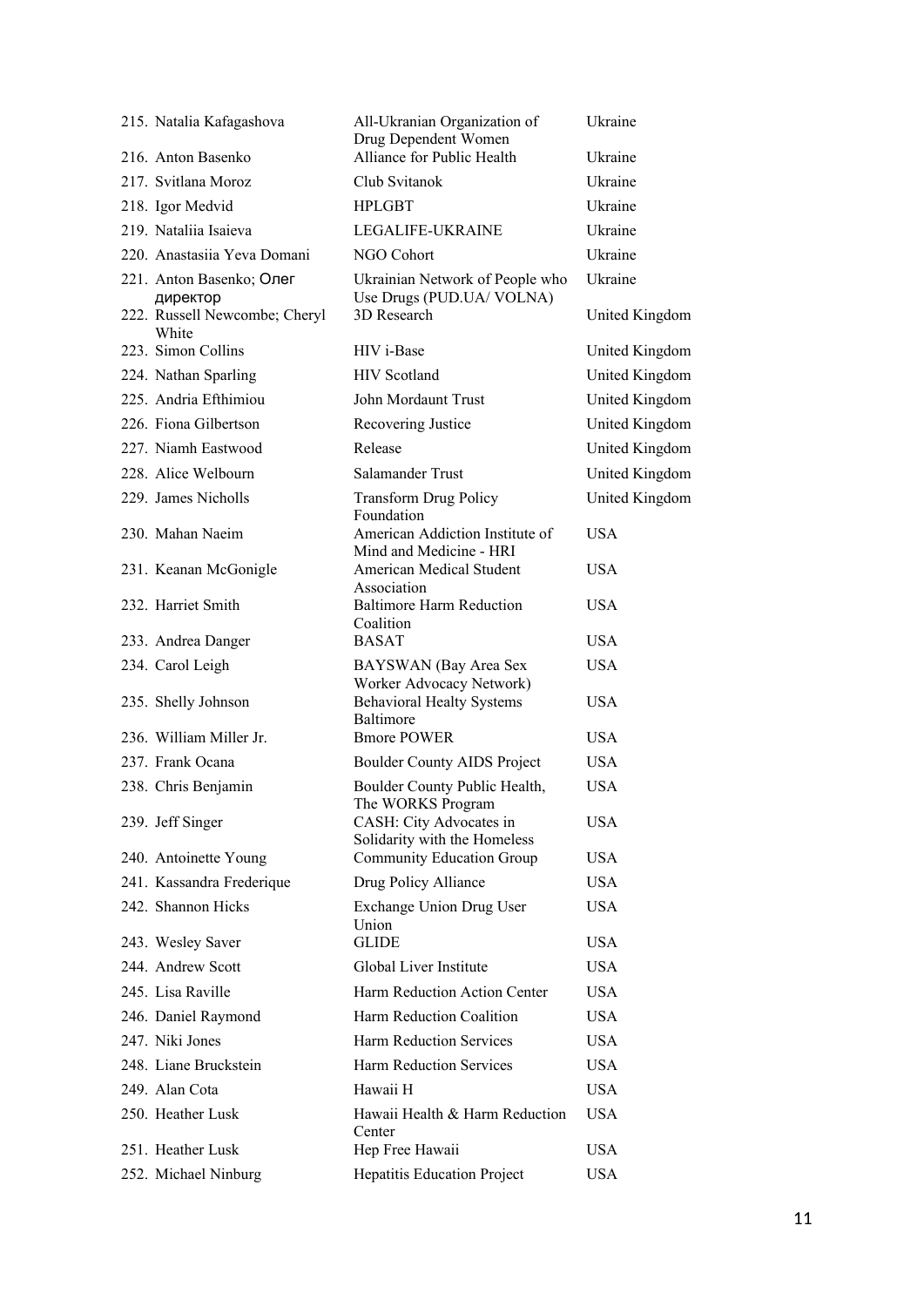| 253. Charles King       | Housing Works, Inc.                                   | <b>USA</b> |
|-------------------------|-------------------------------------------------------|------------|
| 254. Darby Beck         | Law Enforcement Action<br>Partnership                 | <b>USA</b> |
| 255. Libby Guthrie      | <b>MCAVHN Care &amp; Prevention</b><br><b>Network</b> | <b>USA</b> |
| 256. Deanna Dunn        | <b>MEDPEARL</b>                                       | <b>USA</b> |
| 257. Emily McCloskey    | <b>NASTAD</b>                                         | <b>USA</b> |
| 258. Jason Sterne       | National Viral Hepatitis<br>Roundtable                | <b>USA</b> |
| 259. Mark Misrok        | National Working Positive<br>Coalition                | <b>USA</b> |
| 260. Louise Vincent     | <b>NC Survivors Union</b>                             | <b>USA</b> |
| 261. Achike Oranye      | People Encouraging People Inc                         | <b>USA</b> |
| 262. Erica Darragh      | People for Sensible Drug Culture                      | <b>USA</b> |
| 263. Amy Gecan          | <b>REACH Medical</b>                                  | <b>USA</b> |
| 264. Robert Gish MD     | Robert G Gish Consultants LLC                         | <b>USA</b> |
| 265. Andrew Reynolds    | San Francisco Drug Users Union                        | <b>USA</b> |
| 266. Dr. Jill McCracken | Sex Workers Outreach Project<br>(SWOP) Behind Bars    | <b>USA</b> |
| 267. Arielle McHenry    | Southside Harm Reduction<br><b>Services</b>           | <b>USA</b> |
| 268. Kelli Dorsey       | St James Infirmary                                    | <b>USA</b> |
| 269. Justine Waldman    | The Reach Project Inc & Reach<br>Medical, PLLC        | <b>USA</b> |
| 270. Mark Harrington    | <b>Treatment Action Group</b>                         | <b>USA</b> |
| 271. Andrew Spieldenner | United States People living with<br><b>HIV Caucus</b> | <b>USA</b> |
| 272. Louise Vincent     | Urban Survivor's Union                                | <b>USA</b> |
| 273. Doan Thanh Tung    | Lighthouse Social Enterprise                          | Vietnam    |
| 274. Wilson Box         | Zimbabwe Civil Liberties and<br>Drug Network          | Zimbabwe   |

## **Individual Endorsements:**

| Name                          | <b>Country</b>  |
|-------------------------------|-----------------|
| 275. Cathy Banwell            | Australia       |
| 276. Nick Stafford            | Australia       |
| 277. Marceline Tou            | Burkina Faso    |
| 278. Alec Butler              | Canada          |
| 279. Anne Egger               | Canada          |
| 280. Jamshir Bagwadia         | India           |
| 281. Sandeep Kumar Gumber     | India           |
| 282. Bhusan Bista             | Nepal           |
| 283. Thamara Augsten          | Paraguay        |
| 284. Tracy Swan               | Spain           |
| 285. Marinette Sjöholm        | Sweden          |
| 286. Meg Davis                | Switzerland     |
| 287. Tomas Alberto Chang Pico | The Netherlands |
| 288. Andriy Klepikov          | Ukraine         |
|                               |                 |